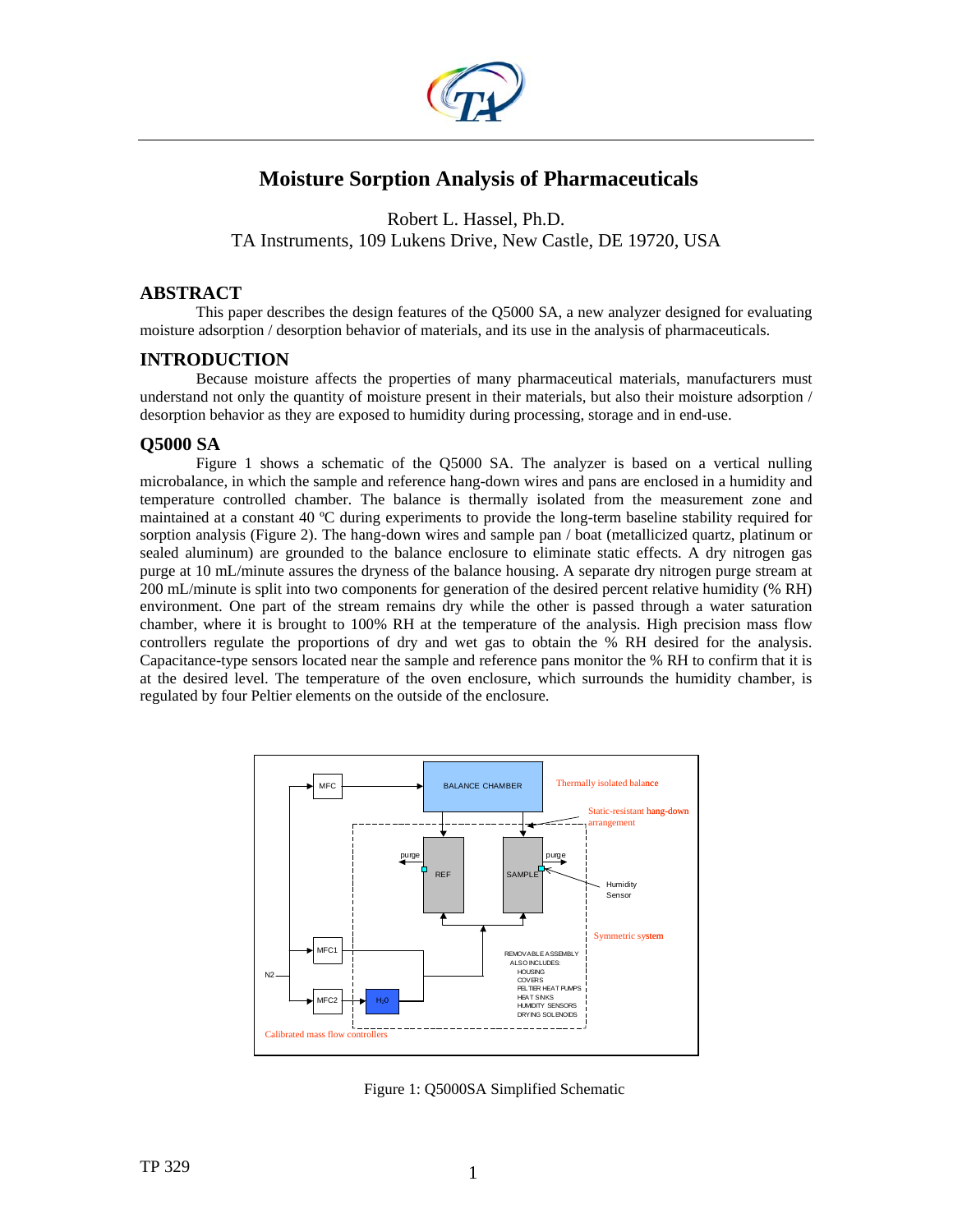The whole enclosure is very compact, and hence highly responsive to changes in % RH or in temperature. The Q5000 SA can run isothermal experiments in the range of 5-60 ºC, where the humidity is stepped (in >0.1 %RH steps) or ramped at 0.1-0.2 %RH/minute. It can also perform isohumidity (isohum) experiments, where the temperature is stepped or ramped at rates of up to 0.5 °C/minute). The humidity range covered is 0-95 %RH.

Figure 2 shows the excellent Q5000 SA baseline as judged by the Y-axis displacement (4  $\mu$ g) on an isothermal, constant humidity experiment over nearly 64 hours at ambient temperature.



Figure 2: Q5000SA Baseline Drift over 2.5 Days

#### **APPLICATIONS**

Most moisture sorption analysis experiments are performed by stepping the humidity (% RH) over a broad range at constant temperature. Since many materials do not desorb water at the same rate as they originally adsorbed the water, the actual experiments often consist of a more complex stepped humidity experiment, where the humidity is increased, then decreased, and finally increased a second time to determine if the material's structure and behavior are changed during the initial exposure to higher humidity. Faster water adsorption on the second set of increasing humidity steps usually indicates that the material's structure has changed, such as from a crystalline to more amorphous structure. Most results are plotted as "% weight change" versus % RH, and materials can be evaluated either "as received" or dried. If the molecular weight of the sample material is known, the results can be reported as "weight (moles) of adsorbed water per weight (moles) of sample". To obtain those values, however, the sample must be dried prior to analysis and a true "dry weight" obtained. Drying prior to analysis is achieved by holding the material at 0 %RH for multiple hours at modest temperatures (25-60 °C). Drying under more strenuous conditions such as high temperature or vacuum is avoided because those conditions could change the structure of the material (eg, waters of hydration could be lost).

Figure 3 shows the raw experimental data for a typical stepped humidity - constant temperature experiment. The sample is PVP (polyvinylpyrollidone), a common excipient used in pharmaceutical formulations. The blue curve shows the humidity steps, while the green curve displays the resultant weight gains that occur as the humidity is increased. Note the long experimental time. Moisture sorption analyses are usually lengthy because of the time required for the material to reach equilibrium at a specific humidity. Typically, the equilibrium time increases as the % RH increases. With appropriate software, sorption experiments can be programmed so that either total elapsed time (dwell time), or the decay of the weight derivative signal, determines when equilibrium at each humidity step has occurred. The latter approach helps reduce the total experimental time, while maintaining the accuracy of the results. Figure 4 is the final adsorption curve for PVP. This plot is generated by taking a single point after equilibrium at each humidity level. The value of interest in assessing PVP is the total % weight change of (42 +/- 2%) at 80 %RH. The amount of water adsorbed by PVP is large by pharmaceutical standards, but is typical of excipients. Crystalline materials used as active ingredients in pharmaceutical formulations commonly adsorb <5 % water.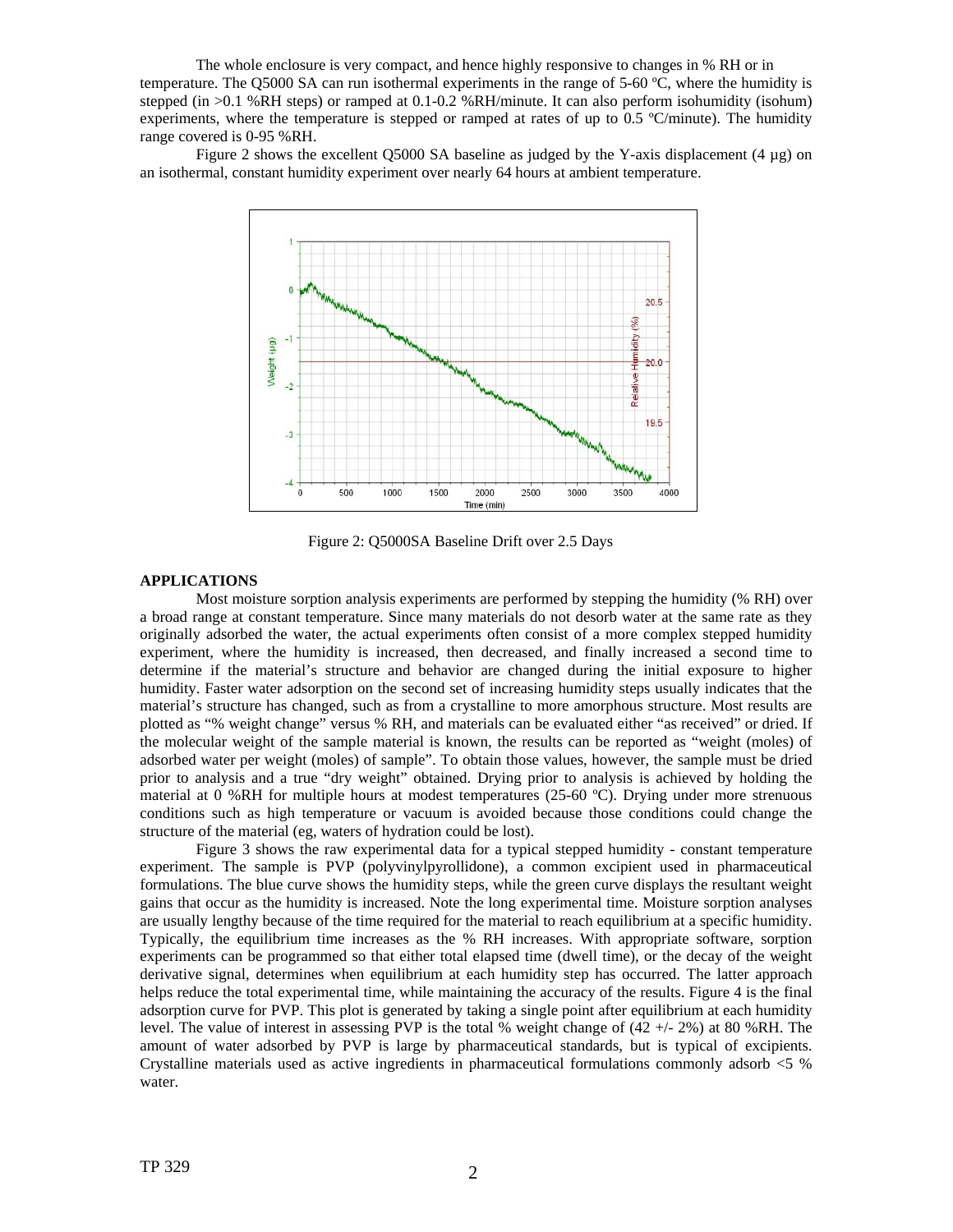

Figure 3: PVP Experimental Data



Figure 4: PVP Sorption Isotherm

Deliquescence is another common behavior, which can be exhibited by pharmaceutical materials when exposed to moisture. Deliquescent materials absorb very little water as the humidity is raised until the %RH reaches a "critical" (deliquescence) level. At that %RH and temperature, the material suddenly starts absorbing any available moisture. Lithium chloride (Figure 5) represents "ideal" onset of deliquescence from an analysis perspective because the % weight change with humidity is so abrupt that it is easy to determine the deliquescence point as either the first deviation from baseline or as the extrapolated onset of adsorption. Materials like urea, however, exhibit a more gradual deliquescence point (green curve in Figure 6) and hence its determination is more subjective based on where the extrapolated onset of uptake (weight gain) is measured. This difficulty can be eliminated by plotting the change in mass with respect to change in humidity during a ramped humidity experiment. The point where that curve (blue curve in Figure 6) crosses zero (i.e., the point where the material is neither adsorbing or desorbing water) during the decreasing humidity ramp is recognized as the deliquescence point. There is a third method used for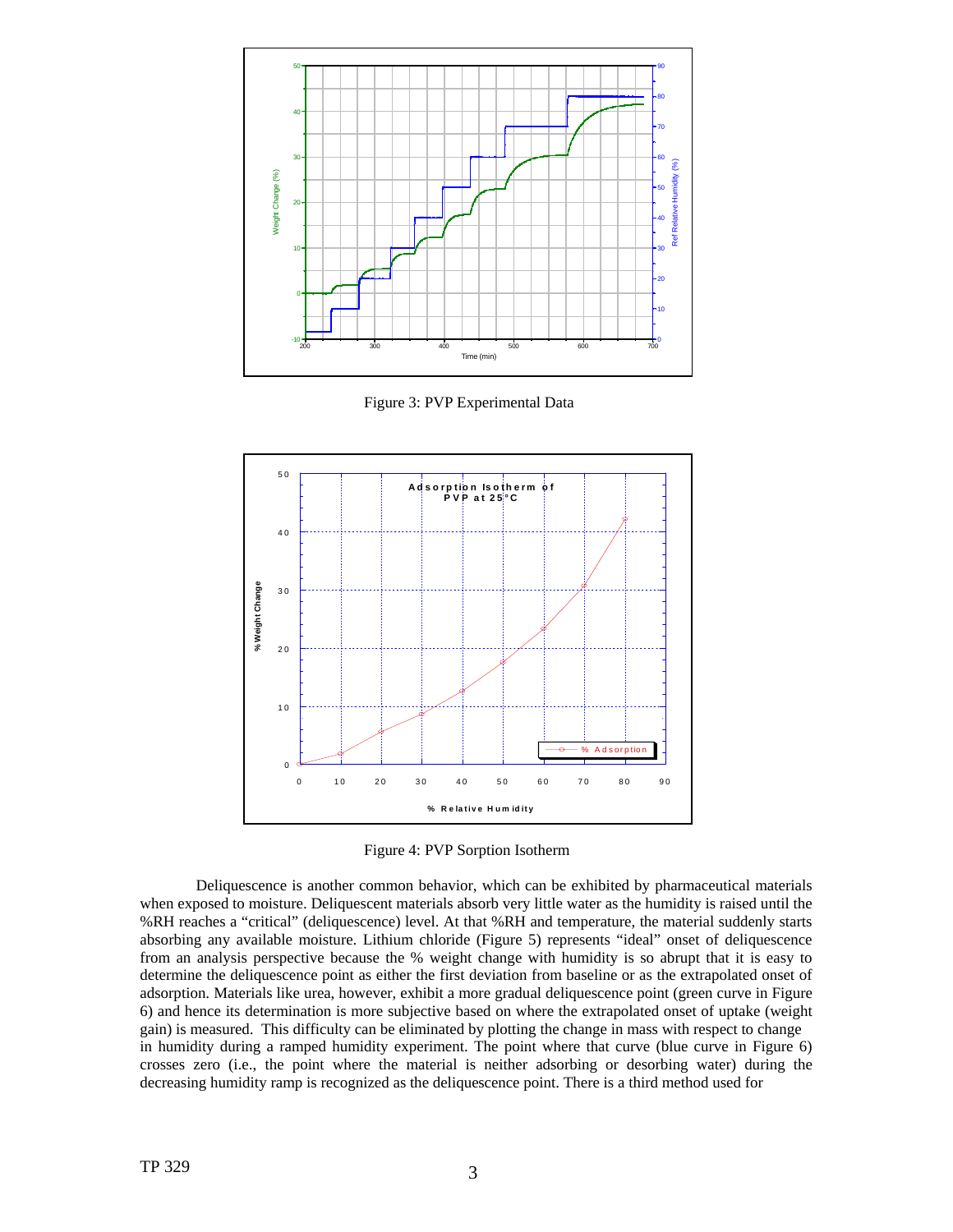determining the deliquescence point. That method is based on raising the humidity above the onset of deliquescence and then stepping down in humidity. The maximum point in the downward %weight change curve is considered the deliquescence point (Figure 7). Since the region of interest in this latter type of plot is often only several %RH wide (as is the case with urea), it is necessary to use small (0.1%RH) steps to obtain accurate results.



Figure 5: Lithium Chloride Deliquescence



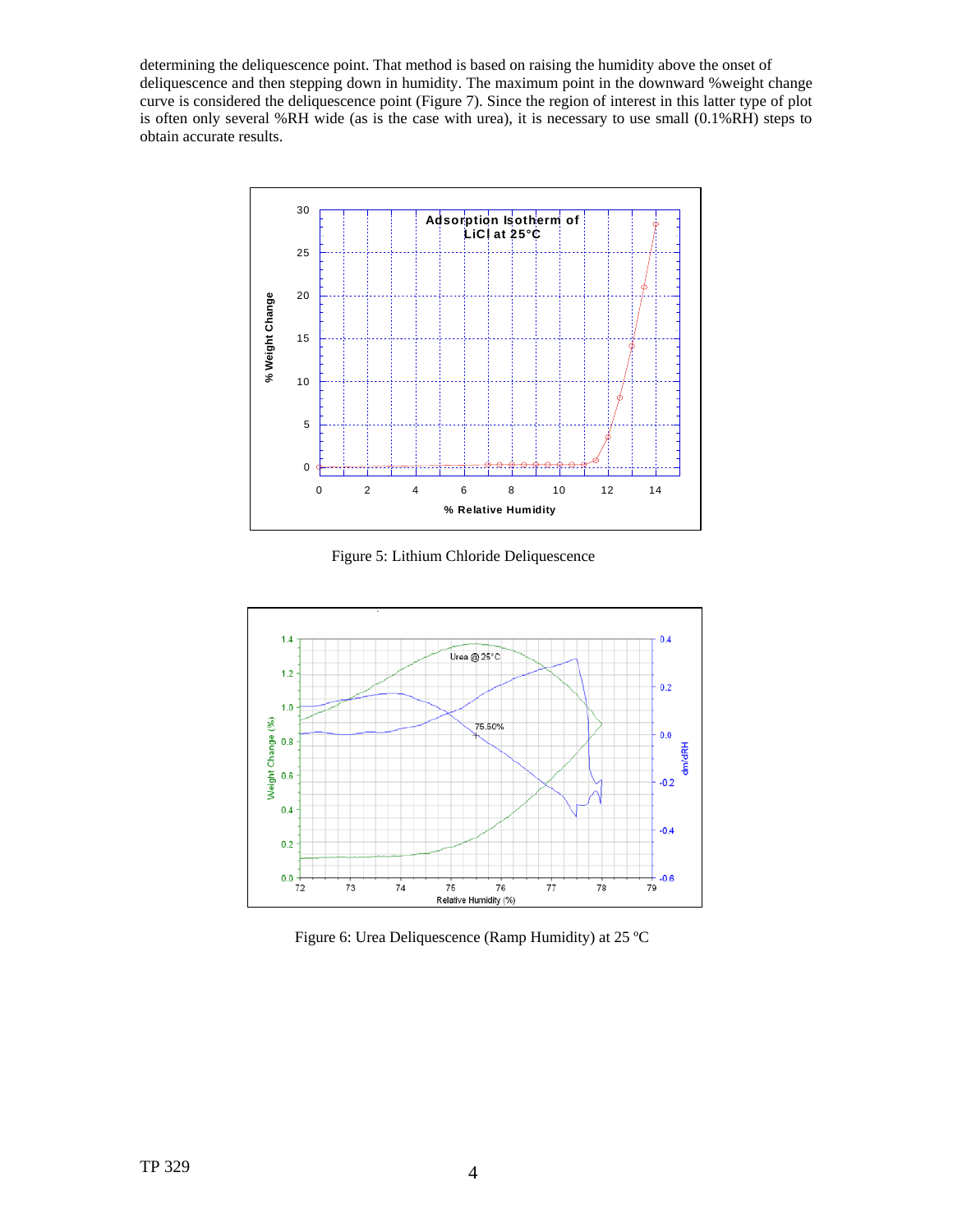

Figure 7: Urea Deliquescence (Step Down Humidity) at 25 ºC

When evaluating pharmaceuticals, particularly in the active ingredient screening & preformulation stage, it is common for only small amounts of material to be available for conducting multiple analytical tests including sorption analysis. Hence, the ability to work with small samples is beneficial. In addition, working with smaller samples allows the material to equilibrate more rapidly at the various humidity steps, thereby shortening the experiment. The low baseline drift of the Q5000SA (Figure 2) means that good results can be obtained on as little as10-20 milligrams of crystalline drugs such as prednisone (Figures 8-9), which adsorb <1% moisture over a broad humidity range. The sorption results shown in Figure 8 represent about 15 micrograms of weight change full-scale. The larger sample shown in Figure 9 yields the same general profile indicating that the results on the smaller sample are valid. The reversibility (lack of hysteresis) in the sorption / desorption profile for prednisone indicates that the moisture adsorbed is loosely held on the surface of the material rather than being adsorbed into its structure.



Figure 8: Prednisone...small sample (25C)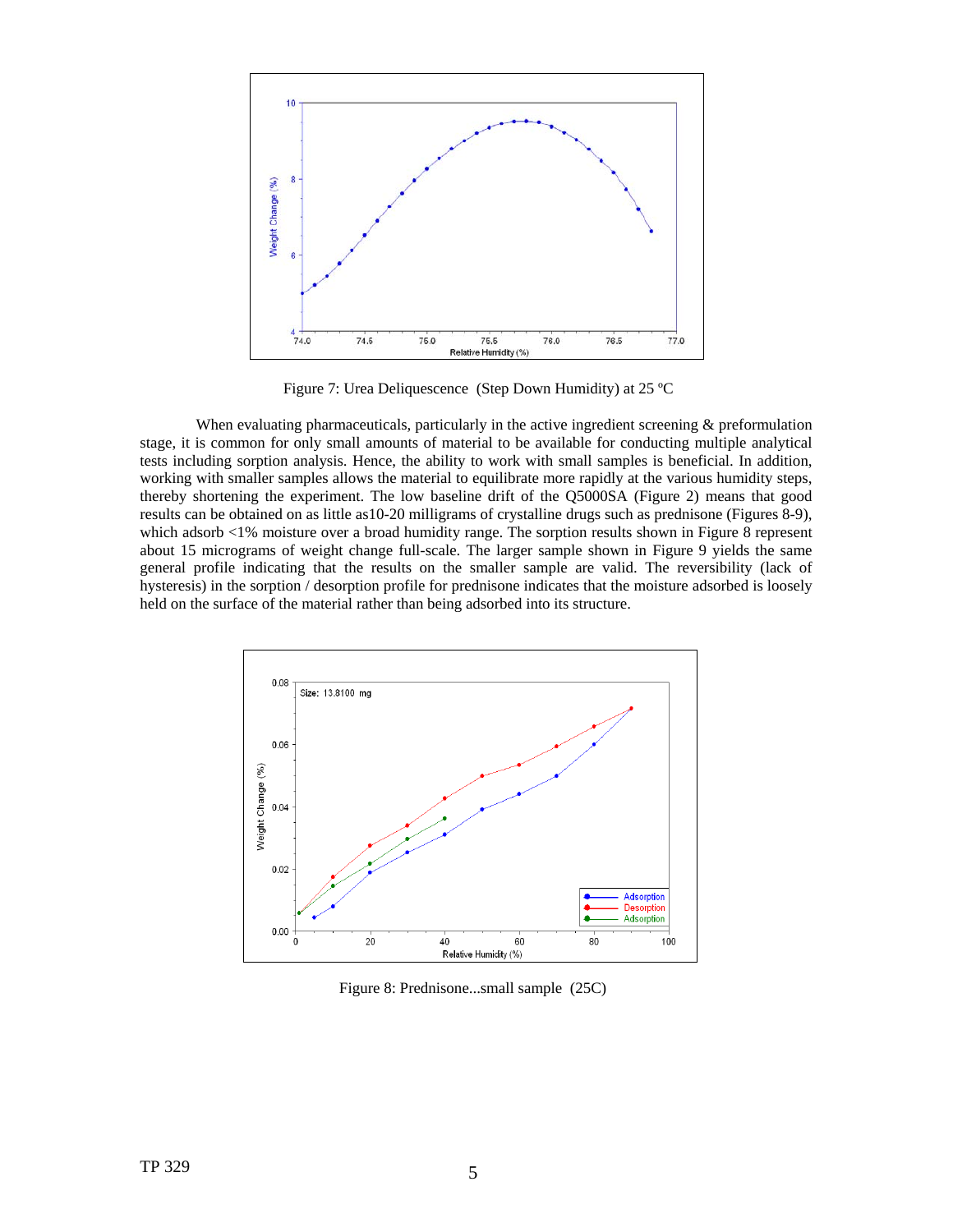

Figure 9: Prednisone…large sample (25C)

Choline (Figure 10) is another material, which exhibits an adsorption / desorption profile without appreciable hysteresis. In this case, however, the amount of moisture adsorbed is extremely large (150% weight change at 90 %RH) implying that the material essentially forms an unsaturated solution. Since there is no evidence that the structure of choline is changed during this large uptake of moisture, the overall structure of the material must be very open. Diphenylhydantoin (Figure 11), on the other hand, does change structure on exposure to moisture. The desorption profile exhibits significant hysteresis from the initial sorption profile and there is a sharp step change in weight as the humidity decreases below 30 %. Profiles like this are indicative of the formation of hydrates, and at 5 %RH, the residual weight gain agrees well stoichiometrically with what is expected for the monohydrate form of this material. Since the hydrated form has a more open structure, its subsequent sorption profile shows more rapid uptake of moisture than the original sample.



Figure 10: Choline (25C)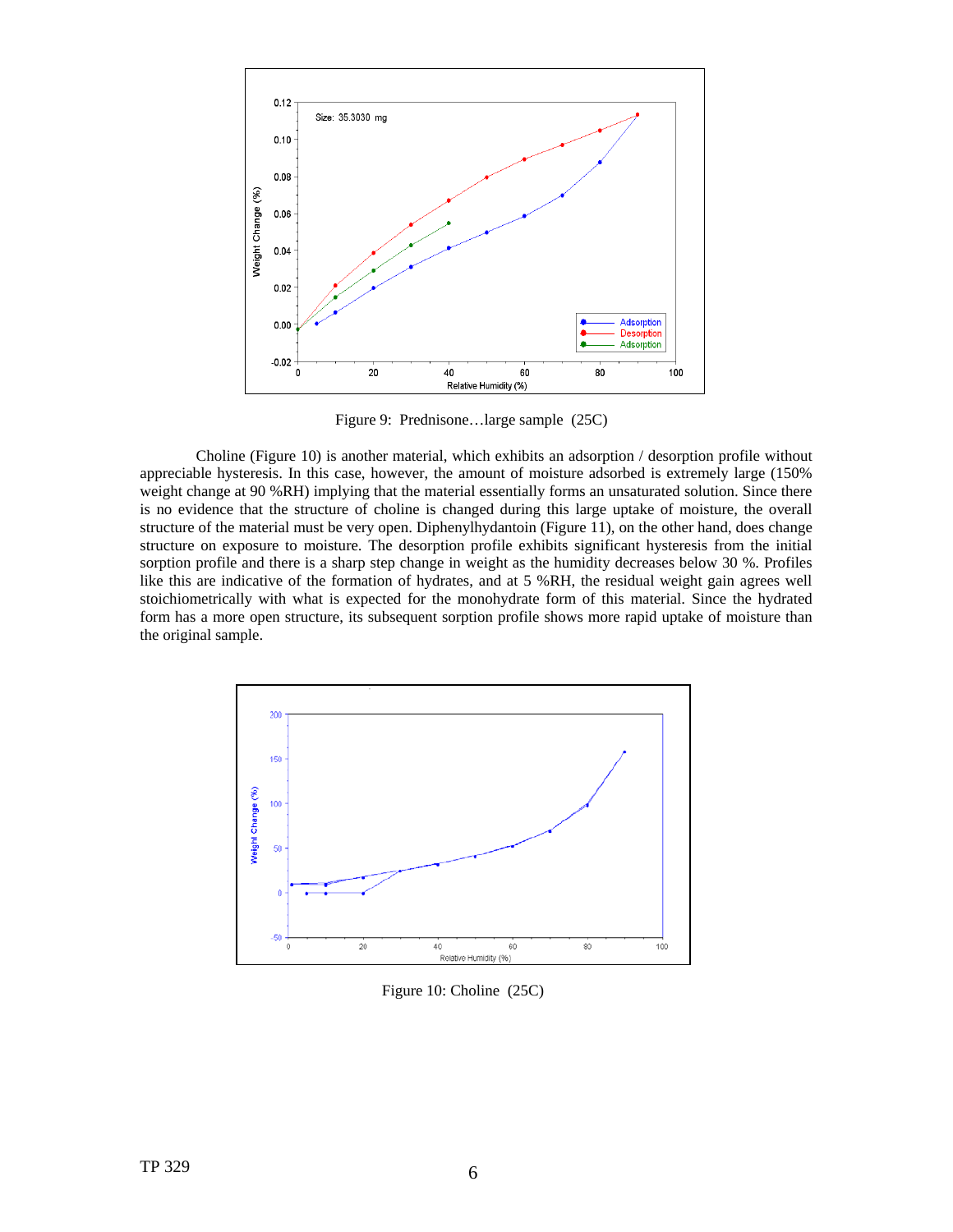

Figure 11: Diphenylhydantoin Sodium Salt (25C)

Sorption analyses can be performed on the material "as received" or after drying under specific conditions. Figure 12 compares the results for diclofenac "as received" and after drying at 60 °C and 0 %RH for 4 hours. The general shape and level of moisture adsorption / desorption are the same with and without drying, indicating that the drying conditions chosen, while sufficient to remove 1-2 % of adsorbed surface water, are sufficiently mild that the structure of the material is unaffected. In situations where the results from sorption analysis are used "qualitatively" to determine the general shape of the sorption profile as well as to provide a general indication of the level of moisture adsorbed, drying the sample often does not increase the amount of useful information obtained. That is the case with diclofenac. On the other hand, in situations where more exact quantification of the amount of moisture adsorbed at a specific humidity level is required such as for microcrystalline cellulose (BCR-302), drying the material before analysis becomes more important. Microcrystalline cellulose is another common pharmaceutical excipient. BCR-302 is a standard developed in Europe via a lab round-robin, where microcrystalline cellulose was equilibrated over well-characterized saturated deliquescent salt solutions at 10 different humidities and the weight gains accurately measured. Figure 13 shows a table of results for the first three weight steps for BCR samples dried differently prior to analysis. As expected, sample size, temperature, and time are important considerations during drying. Typically, the larger the sample, the more time which must be allowed for proper drying. Increasing temperature reduces the time required to appropriately dry the sample. As shown in the table, if the BCR sample is not properly dried prior to analysis, the weight gains observed at each humidity level are lower than found in the round-robin study. This is, of course, because the undried material already contains some of the total moisture, which it can adsorb at the humidity levels being tested, and hence yields low results. As mentioned earlier, care must be taken in drying materials prior to analysis because it is possible to change the structure of the material during drying and affect the resultant sorption profile. Figures 14 and 15 are the results for a drug monohydrate run "as received" and after drying at 80 ºC for 6 hours at 0 %RH. The profile for the "as received" material is indicative of a crystalline drug. The dried material lost roughly 5 % weight during drying, probably corresponding to loss of the water of hydration. The anhydrous material adsorbed about 5 times the amount of moisture adsorbed by the original material.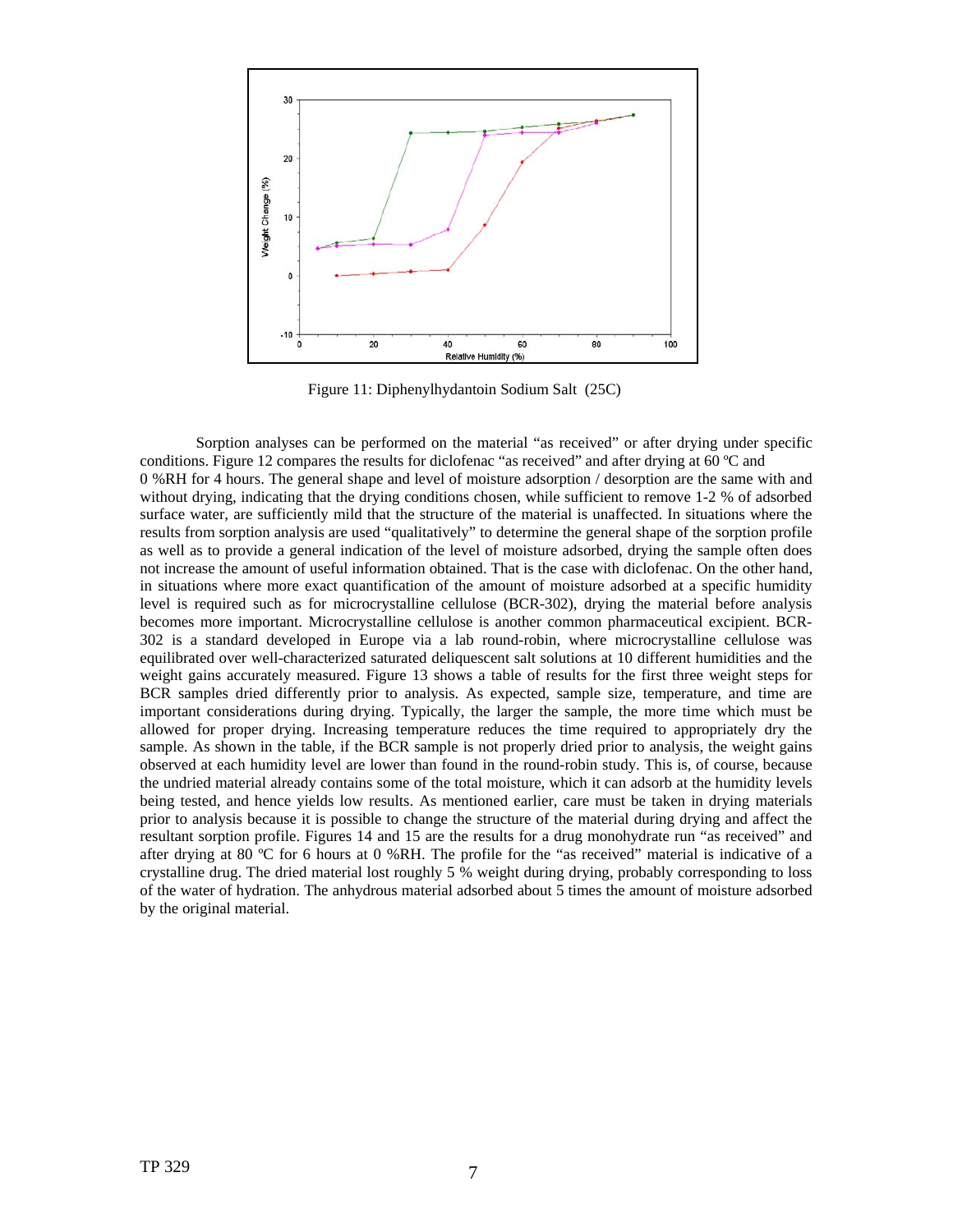

Figure 12: Diclofenac Sodium Salt (25C)

| %RH  | Weight<br>Gain | <b>Confidence</b><br><b>Interval</b> | Dried at<br>60C<br>(10mg) | Dried at<br>25C<br>(10mg) | <b>Dried at</b><br>25C<br>(2mg) | As<br>received |
|------|----------------|--------------------------------------|---------------------------|---------------------------|---------------------------------|----------------|
| 11.1 | 2.13           | $+/-0.11$                            | 2.06                      | 1.95                      | 2.04                            | 1.44           |
| 22.5 | 3.24           | $+/-0.12$                            | 3.25                      | 3.12                      | 3.24                            | 2.67           |
| 33.0 | 4.15           | $+/-0.09$                            | 4.25                      | 3.89                      | 4.05                            | 3.60           |

Figure 13: Microcrystalline Cellulose (BCR) Results



Figure 14: Drug Monohydrate (as received)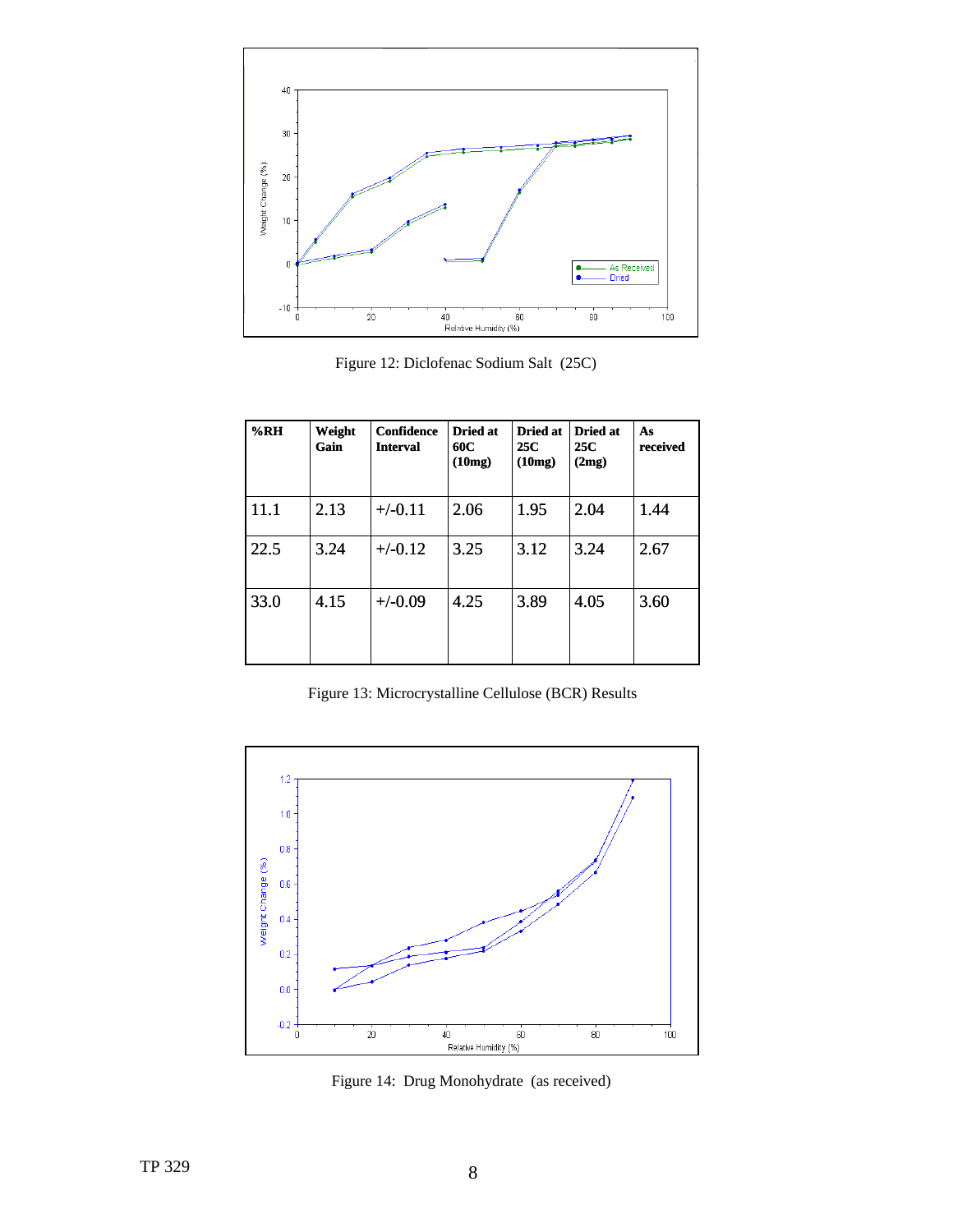

Figure 15: Drug Monohydrate (after drying)

 Further illustrative examples of other types of measurements, which can be made on pharmaceuticals, are shown in Figures 16-18. Samples that readily adsorb moisture (hygroscopic materials) are often difficult to evaluate since their weight changes dynamically in the process of determining the initial starting weight for the purposes of expressing later weight changes as "%weight change". Another way to evaluate those materials is to expose them to different humidity levels until the material comes to equilibrium and designate that point as the starting weight for subsequent comparisons. Then, the "moisture-equilibrated" materials are "dried" by raising them to an elevated temperature at 0 %RH until equilibrium is attained. The weight losses during "drying" provide an indication of the total amount of water adsorbed by the material at each humidity level. Drying the material before analysis is another potential approach. However, the peptide material shown in Figure 16 could not be evaluated that way since it was known to readily lose waters of hydration, which changed the material's structure. In Figure 17, the goal is to determine proper drying parameters for the material during processing (i.e., the lowest humidity which can be used at a specific drying temperature **without** changing the structure by removing any weakly held water(s) of hydration). The results were obtained by stepping humidity from a high starting level to a lower level (right to left in the Figure). The humidity where a significant weight change occurs indicates loss of the water of hydration. At 25 ºC drying temperature, humidities as low as 10 %RH can be used. At 40 ºC and above, the humidity during drying must be at least 15 %RH to avoid issues. In this material, the impact of sample form (milled versus unmilled) has little effect on the drying properties.



Figure 16: Peptide Hygroscopicity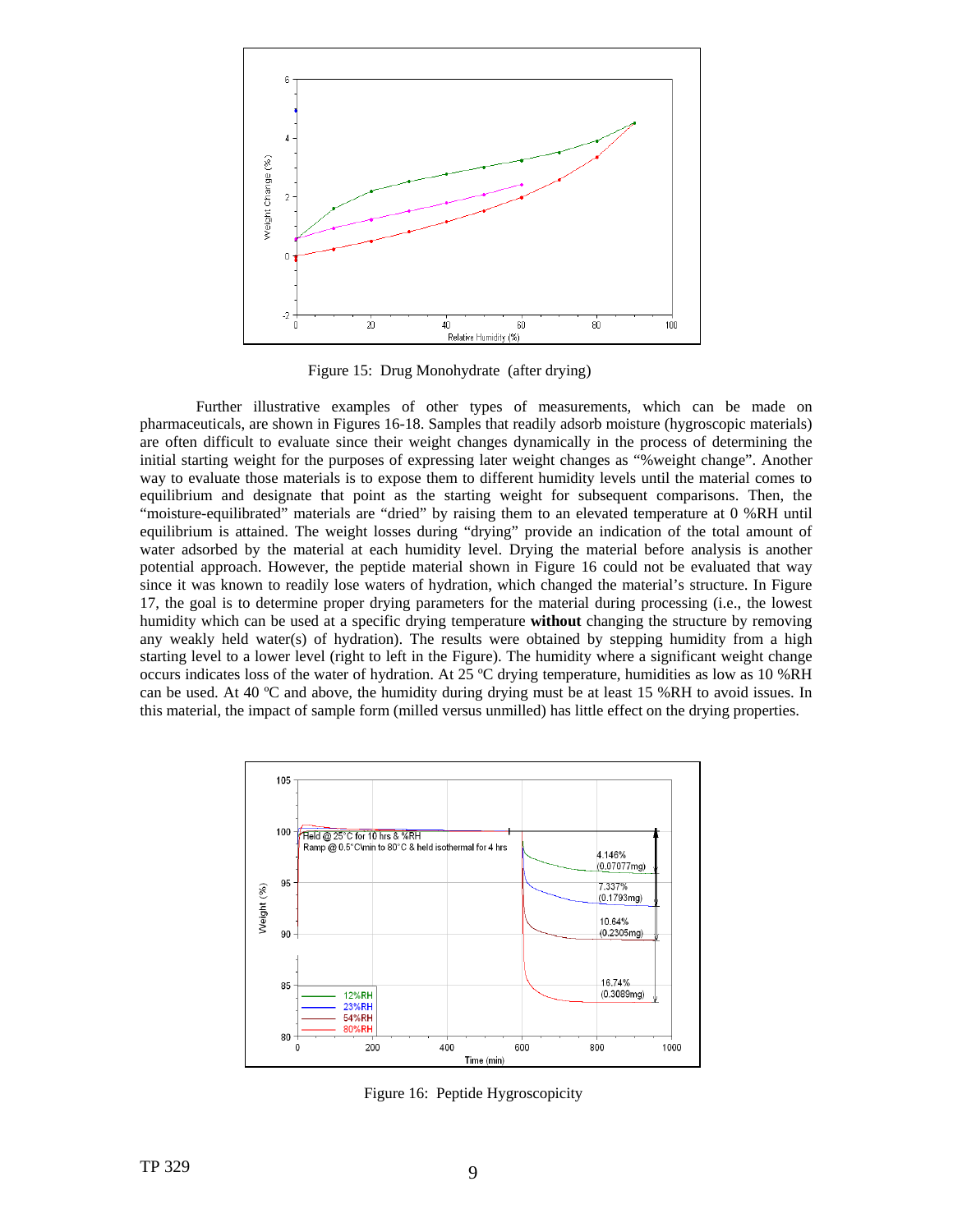

Figure 17: Drying of Weak Hydrate



Figure 18: Stability Comparison of Salt Formulations

Long-term stability of different formulations of the same active ingredient when exposed to moisture can be assessed by exposing the materials to constant humidity at higher temperature to accelerate the onset of "degradation". In the example shown in Figure 18 several different salts of the same base compound were exposed to 50 %RH at 25  $^{\circ}$ C, then raised to 80  $^{\circ}$ C while maintaining 50 %RH. All three salts rapidly pick-up about 2 % moisture at 25 °C and 50 %RH. However, when the temperature is raised to 80 ºC, the phosphate and mesylate salts retain the adsorbed water and the weight remains constant over the next 24 hours. The acetate salt, on the other hand, rapidly relost the initial weight gained as the temperature is raised to 80 ºC and the material continues to lose weight with time indicating that it is the least stable formulation.

In addition to evaluation of the actual pharmaceutical formulations, sorption analysis can also be valuable in comparing the polymeric films, which are being considered for packaging the drugs. Figure 19 shows comparative profiles for two different packaging materials. Film A (dashed line) adsorbs and desorbs moisture at a more rapid rate than the other film evaluated.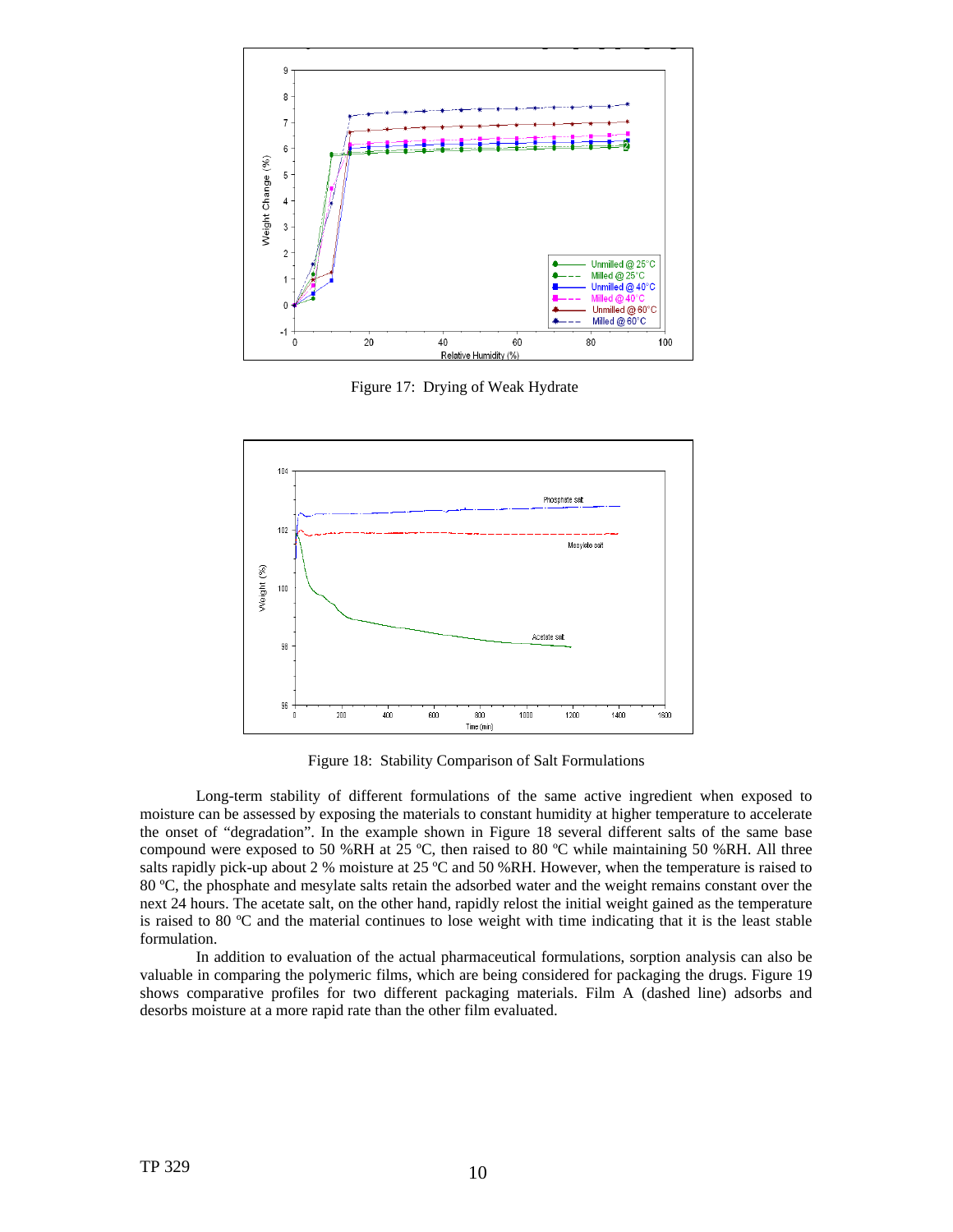

Figure 19: Packaging Films

### **SUMMARY**

Sorption analysis is an important analytical tool for the characterization of pharmaceuticals during the screening of active ingredients and preformulations. The new Q5000 SA from TA Instruments (Figure 20) incorporates many unique features, including a 10-position autosampler and software for scheduling automatic unattended validation of performance and calibration, which should make obtaining these important results faster and easier. Furthermore, the instrument is totally self-contained and requires minimal bench space compared to traditional sorption analyzers.



Figure 20: Q5000 SA